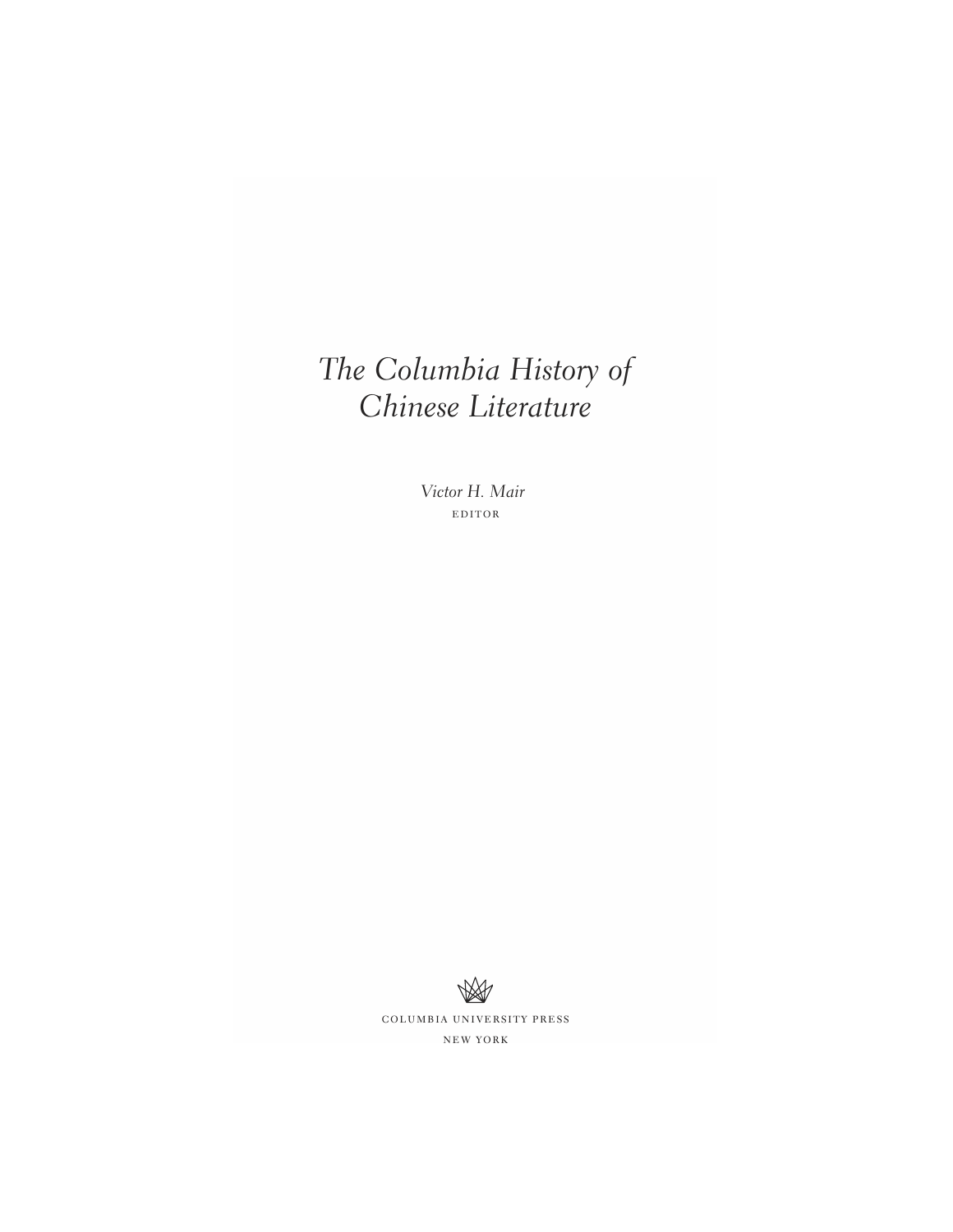Columbia University Press *Publishers Since 1893* New York, Chichester, West Sussex

Copyright  $© 2001$  Columbia University Press All rights reserved

Columbia University Press wishes to express its appreciation for assistance given by the Chiang Ching-kuo Foundation for International Scholarly Exchange, the Pushkin Fund, and the Center for East Asian Studies of the University of Pennsylvania toward the cost of publishing this book.

Library of Congress Cataloging-in-Publication Data

The Columbia history of Chinese literature / Victor H. Mair, editor. p. cm. Includes bibliographical references and index. ISBN 0-231-10984-9 (alk. paper) 1. Chinese literature—History and criticism. I. Mair, Victor H., 1943–

> PL2265 .C65 2001 895.1′09—dc21 2001028236  $\infty$

Cover art: Juan Chi (210–263) and Sung/Chin-period actor whistling Woodcuts by Daniel Heitkamp

Casebound editions of Columbia University Press books are printed on permanent and durable acid-free paper. Printed in the United States of America

c 10 9 8 7 6 5 4 3 2 1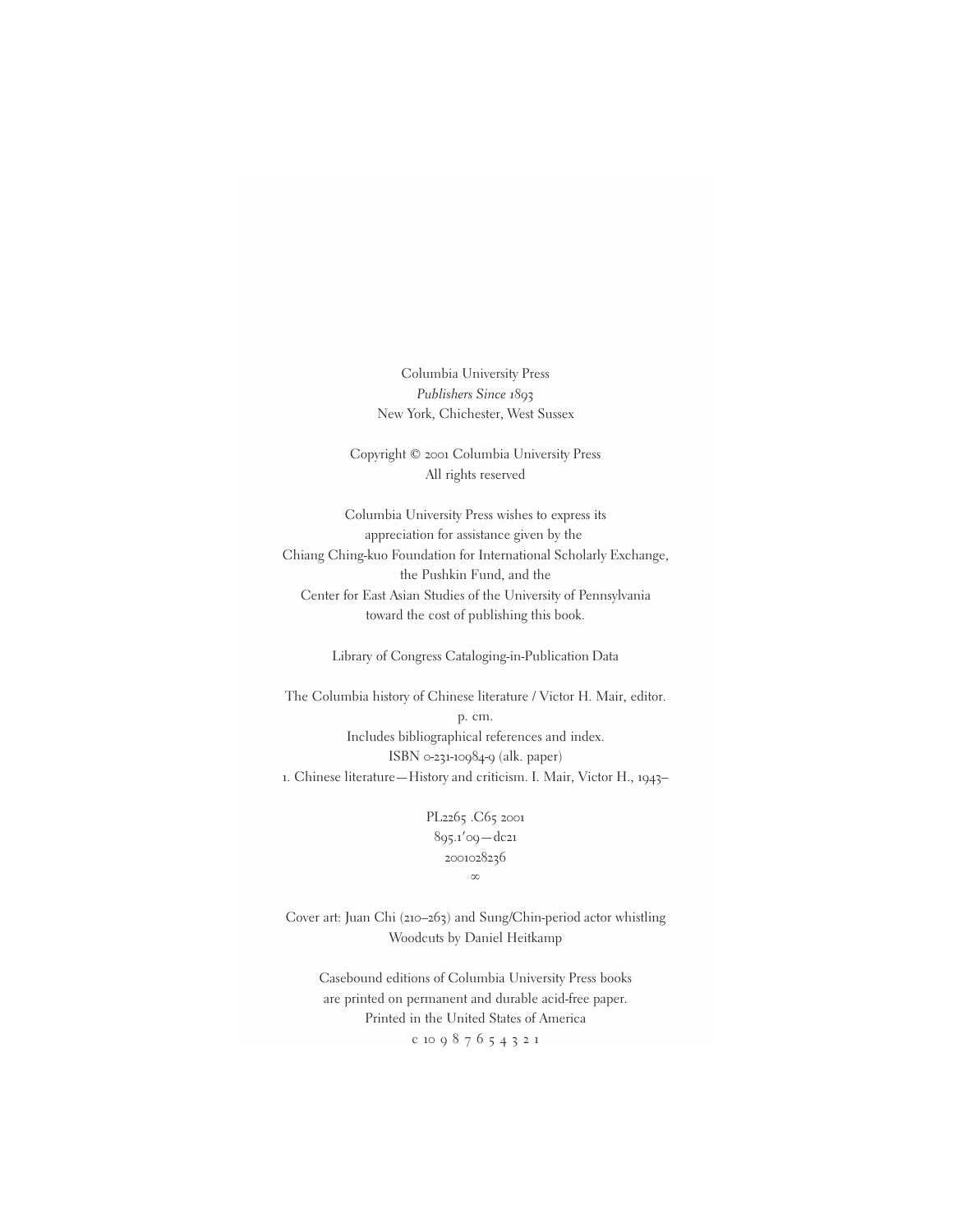# *Chapter 3*

### philosophy and literature in early china

From the fifth through the second centuries B.C.E., a set of widespread philosophical debates flourished in China. Many of the positions taken during this time concerning such issues as authorship, the nature of the cosmos, and the purpose of literature were to have a major impact on the development of Chinese literary thought. This chapter surveys the history of philosophical debates concerning these issues and explicates the ways in which the positions taken during these debates influenced the later tradition.

# THE EMERGENCE AND MAJOR CHARACTERISTICS OF CHINESE PHILOSOPHY DURING THE EASTERN CHOU PERIOD

During the second half of the first millennium b.c.e., several societies in Eurasia witnessed the emergence of intellectual debates. The most notable of these included Greece, India, and China. Indeed, the florescence of philosophical thought in these cultures led Karl Jaspers in the middle of the twentieth century to pronounce this period of Eurasian history the "Axial Age."

In all these cultures, the emergence of philosophical debate was produced by a comparable set of social and political circumstances. At the end of the second millennium and the beginning of the first millennium b.c.e., the settled agricultural civilizations of Eurasia were dominated by aristocratic societies that utilized bronze metallurgy and were characterized by forms of chariot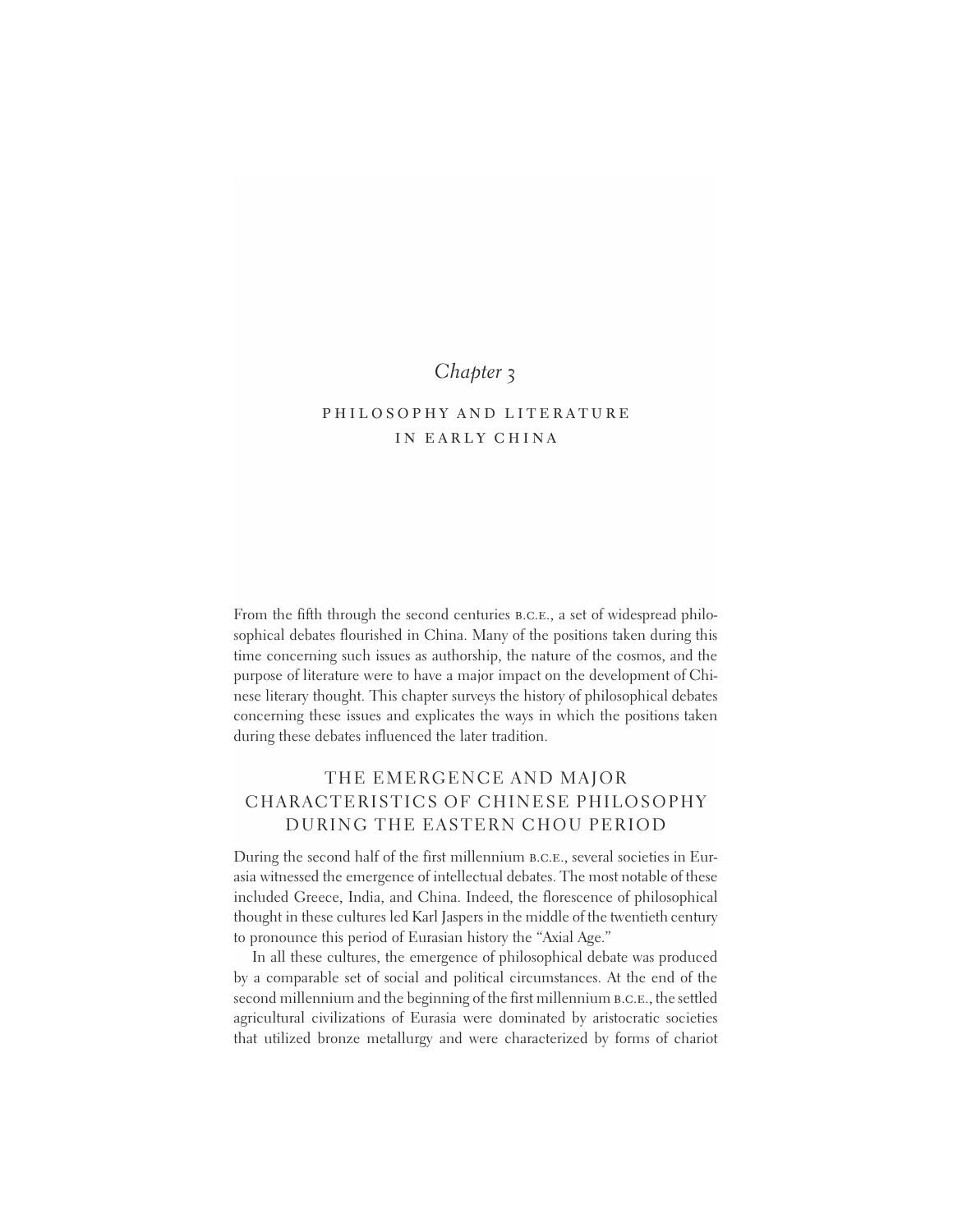warfare. From roughly the eighth century b.c.e. onward, however, aristocratic dominance gradually declined, and social mobility increased. Part of this process can be seen in the fact that the use of iron spread throughout Eurasia during this period, gradually replacing bronze in most societies within a few centuries. Since iron was much easier to produce than bronze, it allowed for mass production that undercut the aristocratic domination of metallurgy seen during the earlier Bronze Age. In warfare, mass infantry armies gradually replaced the aristocratic form of chariot warfare. Since infantry armies inevitably involved large numbers of people born below the aristocracy, such forms of organization broke the aristocratic control of warfare and opened an avenue of social mobility for the lower-born. Moreover, market economies began to emerge in many of these societies, and this provided yet another avenue of social mobility.

This emergence of social mobility and the concurrent breakdown of aristocratic control in the major agricultural civilizations of Eurasia led to significant cultural crises as well. In India, Greece, and China, many of the lower-born figures who came to prominence during this period began reflecting on and questioning the ideas of the earlier Bronze Age. In all three of these societies, this led to the emergence of philosophical debates.

In China, these broad trends took specific forms that would have a lasting influence. The Bronze Age societies in the North China plain consisted of the Shang dynasty, which had, according to later texts, overthrown an earlier Hsia dynasty, and which was in turn replaced by the feudalistic state of the Western Chou. The Western Chou ruled from the eleventh century to 771 b.c.e., when the Western Chou capital was overrun.

The ensuing period, known as the Eastern Chou  $(770-256 \text{ B.C.E.})$ , was one of enormous political, social, and technological changes. Politically, the period can be characterized in terms of the interplay of competing states, many of which had originated during the Western Chou through enfeoffment by the Chou kings. These states became increasingly independent from the Chou rulers, to the point that, by the fourth century b.c.e., many of the leaders of the various states usurped the Chou title and began calling themselves "kings." Although the state of Chou would not actually be extinguished until the third century b.c.e., such a usurpation of the royal title was clearly meant to symbolize the complete autonomy of the states from the Chou rulers. Indeed, many of these rulers had ambitions of once again unifying China and beginning a new dynasty to replace the Chou.

Administratively, the states began engaging in a general policy of centralization, a process involving the creation of bureaucracies based on merit rather than birth, the promulgation of written legal statutes, and the large-scale mobilization of peasants for mass infantry armies. All these policies led to a gradual breakdown of the power and privileges associated with the old aristocracy of the Bronze Age. In their place there rose to prominence the *shih* class: men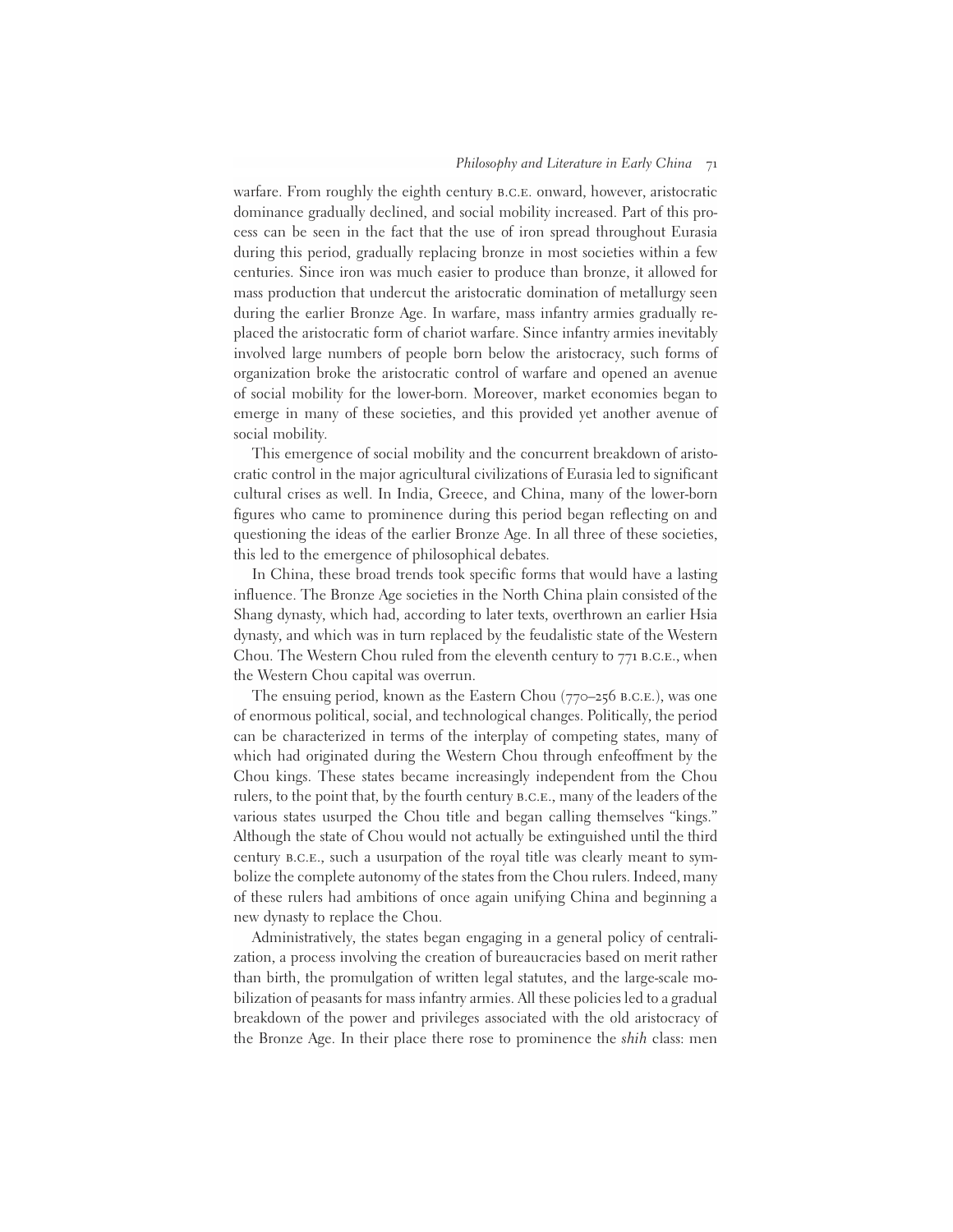born below the aristocracy who had been retainers and knights during the Bronze Age but became the primary officeholders of the developing bureaucracies in the Eastern Chou.

Another aspect of this process of centralization was territorial expansion: in order to increase their resources, the larger states engaged in a policy of annexing surrounding smaller states. Indeed, the ferocity of the wars of annexation led later historians to refer to the latter part of the Eastern Chou as the period of the Warring States (403–221 b.c.e.).

It was out of this sociopolitical context that intellectual debates emerged in early China. The majority of the figures involved belonged to the *shih* class, and many of the debates in which they engaged concerned the nature of these new states—states that were clearly recognized at the time as moving further and further away from the institutions of the Western Chou. The debates accordingly came to focus on questions such as the legitimacy of these new states, the degree to which it was acceptable to break from the aristocratic culture of the Western Chou, and the degree to which kings should follow the examples of statecraft from the past or base their rule on other criteria. The fact that merit, rather than birth, was becoming the dominant means of political access also meant that much of the intellectual debate came to focus on issues of selfcultivation: how one should cultivate oneself and how one should live one's life.

This practical orientation in early Chinese thought also had important ramifications for the development of rhetoric and logic. The Platonic distinction between philosophical discourses that aim at a correct representation of the Ideas and literary and rhetorical discourses that do not is entirely absent in early Chinese thought. Indeed, the terms "philosophy" and "literature" have no equivalents in early Chinese texts, nor was there a concern at the time with the issue of representing Truth. Instead, the concern was with convincing one's intellectual opponent, or ultimately in convincing the rulers of the day, to accept one's own view, rather than with defining a correct form of representation. Storytelling and poetry thus became a major aspect of philosophical writing during the Warring States period; there was never an attempt to prevent a "philosophical" discourse from utilizing "literary" techniques of persuasion. Consequently, it is common to find in texts that would now be classified as philosophical a frequent utilization of poetry, narratives, and other so-called literary techniques.

However, because so much intellectual discussion was concerned with the relevance of past exemplars of statecraft, many of the arguments came to focus on analyses of the actions of the significant kings and ministers from the Bronze Age. Indeed, a great deal of the intellectual debate involved telling various stories and poems about the exemplary figures of the past, with the philosophical disagreements being phrased in terms of offering different versions and interpretations of what these figures in the past had said and done. And, insofar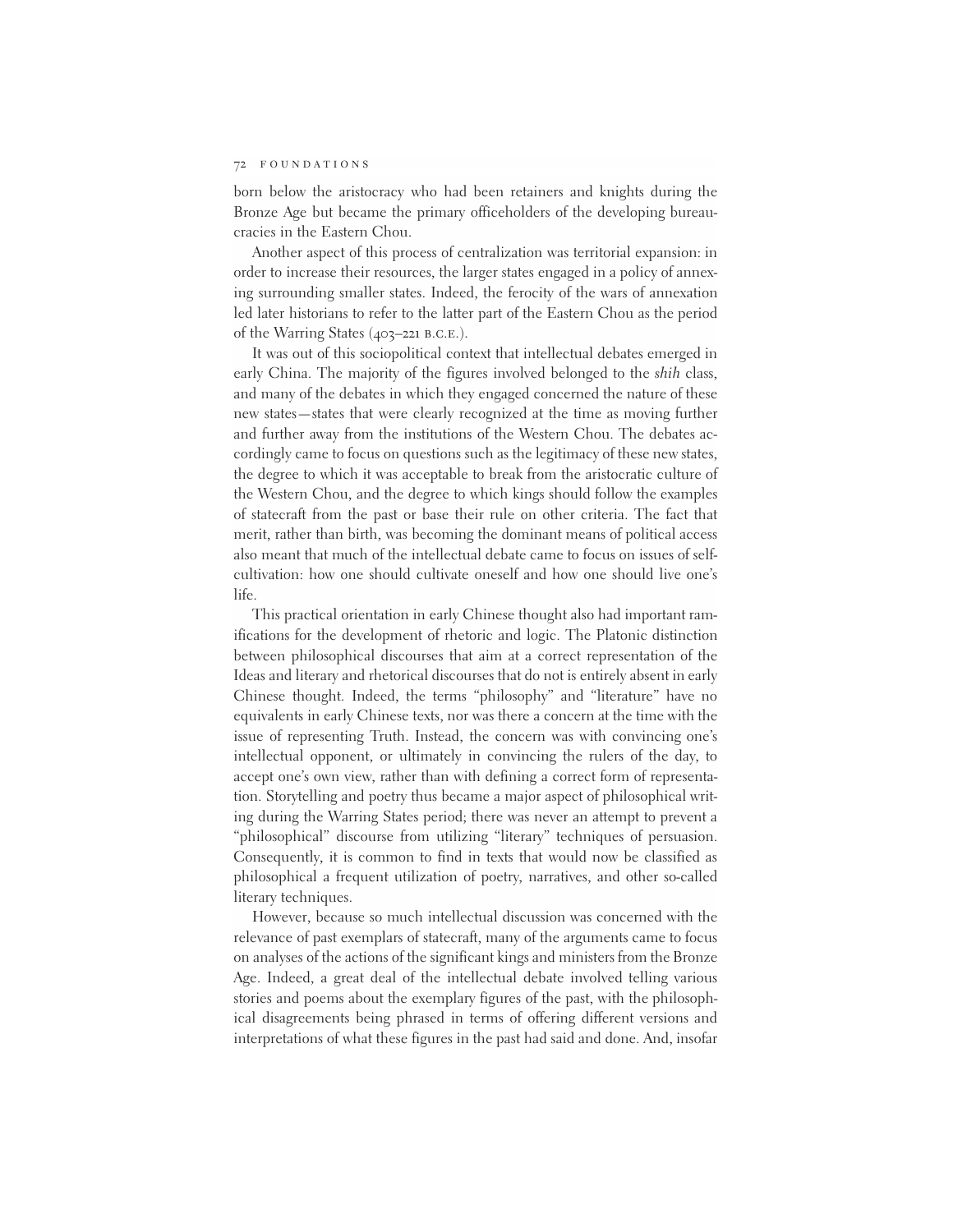as the historical events of the past came to be so strongly emphasized, conscious fictionality was rarely regarded in the early texts as a laudable activity. The concern tended to focus much more on debating what had in fact happened in the past and what should happen in the future. Accordingly, although stories and poems were frequently utilized, both were presented as revealing factual accounts of what had occurred in the past.

With these general statements in mind, a survey of the intellectual discussions follows, beginning with the teachings of the Confucian school.

#### EARLY CONFUCIANISM

One of the earliest and most influential figures in early Chinese intellectual life was Confucius (550–479 b.c.e.). The primary text devoted to Confucius's teachings is the *Lun-yu¨* (Analects), a set of sayings attributed to Confucius by his later disciples. The sayings themselves were written down over the course of the Warring States period. According to the *Analects,* Confucius viewed the early Western Chou as a fully moral culture, guided by kings and ministers who correctly followed the ethical dictates of righteousness and benevolence. However, he argued, the morals and ritual traditions of the Chou had slowly decayed, resulting ultimately in a loss of sovereign authority for the Chou kings and a full breakdown in morality throughout society at large. Confucius saw his own world of the Eastern Chou as in a state of decline, and he called upon his contemporaries to put in place once again the moral and ritual traditions of the Chou. This would involve everything from, at the highest level, a recognition of the Chou king as the one proper ruler for all of China to, at a lower level, an attempt by the elites of society to cultivate themselves through practicing the rituals of the Chou. In short, the ideal society for Confucius was not located in an afterlife or in a distant mythical past; he believed that an ideal moral society had been realized by humans only a few generations earlier and that it could be realized once again simply through acts of proper moral cultivation. The ideal society, in other words, was realizable here and now.

Confucius's vision of history reinforced this notion. Following earlier Chou political ideology, Confucius argued that history was cyclical, consisting of the rise and fall of dynasties. When a moral ruler arose, Heaven, a moral deity, would confer upon him the Mandate of Heaven, thus starting a new dynasty. The kingship would then be passed down from generation to generation. When an immoral ruler inherited the kingship, however, Heaven would take away the mandate and confer it upon a worthy person, thus beginning a fresh dynasty.

The Chou was thought to be so moral because it had built upon the culture handed down from earlier antiquity. According to several passages in the *Analects,* the sages of earlier antiquity patterned themselves after Heaven and then brought these cultural patterns, *wen,* to the world of humanity. The patterns were thereafter passed down throughout history, finally being brought to their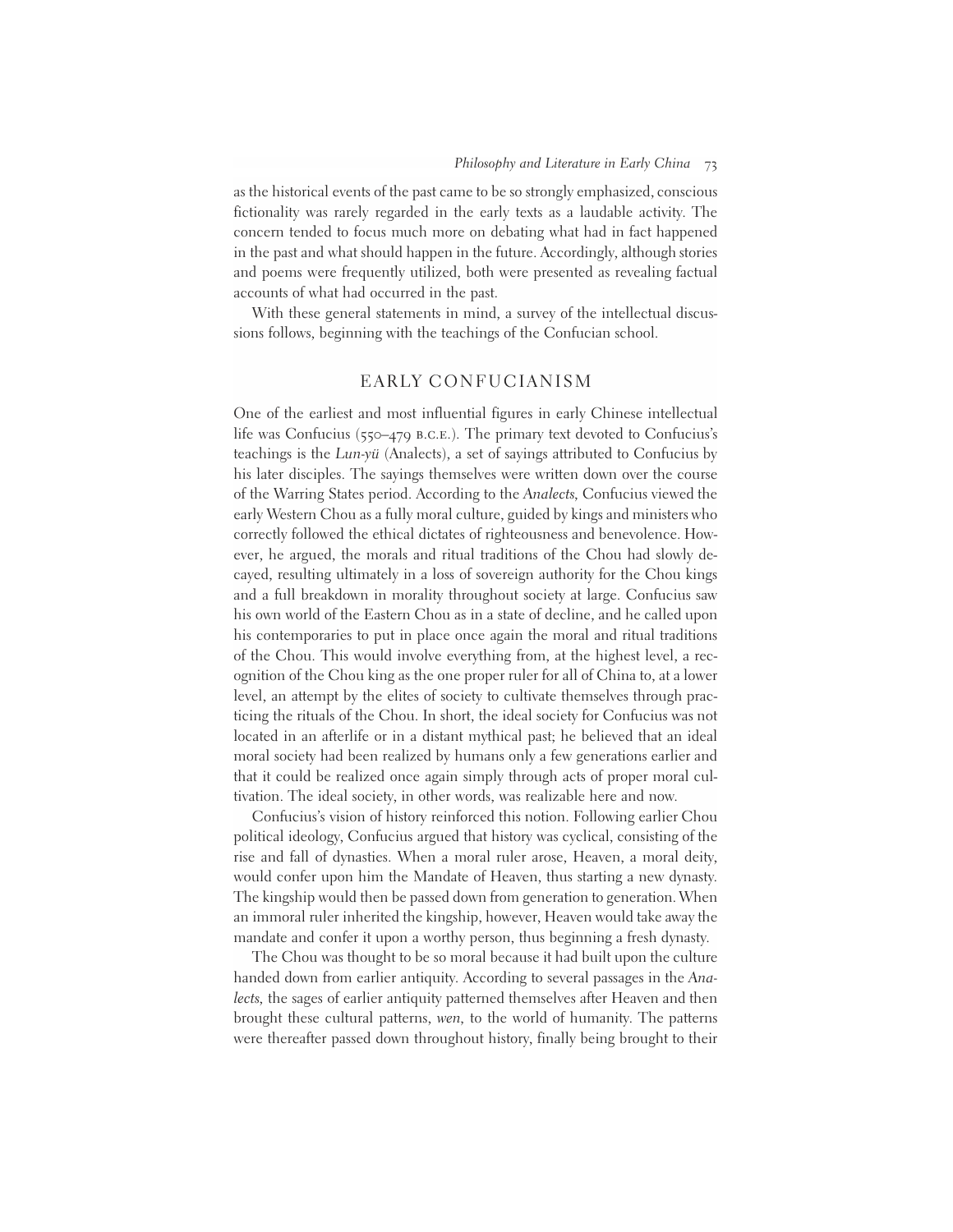most refined state by the Chou. Confucius presented himself as simply transmitting these patterns to the people of his own day. From such a perspective, a true sage was one who was able to recognize the proper patterns in the universe and bring them to humanity.

The educational curriculum favored by Confucius involved a study of these patterns from the past, patterns that included both the ritual traditions themselves and the early texts written by or about the early sages, namely, the *Shihching* (Classic of Poetry) and the *Shu-ching* (Classic of Documents). The view was that these texts, if understood properly, would explicate the views of the early sages. In other words, one had to learn to read the words correctly so as to reveal the inner meaning that the sages had given them.

Later Confucians claimed that Confucius himself, despite his disclaimers, was a sage, not a transmitter. Thus they attributed to Confucius the authorship of *Ch'un-ch'iu* (Springs and Autumns), a text that chronicles events in the state of Lu from 722 to 481 b.c.e. Since a sage wrote the text, however, the argument was that the work was not a simple chronicle at all: instead, it was interpreted as a subtle critique of the rulers' actions during that period and thus a guide to any future ruler. In short, it was a work that distilled patterns of morality from the events that occurred in the state of Lu, and any proper reading of the text must involve an attempt to recover these patterns distilled by Confucius.

There were several consequences of these views of sagehood. First, early Confucians strongly advocated a didactic function for writing. The goal of writing was to guide moral activity, and this was to be accomplished by distilling proper patterns of morality. Accordingly, moral patterning, rather than representation, became the cornerstone of Confucian hermeneutics. The criterion for evaluating writing was thus the issue whether a given work was moral or immoral. For example, Confucius condemned particular poems in the *Classic of Poetry* that he deemed licentious, that is, promoting immoral behavior. This was not a claim of poor representation. On the contrary: the argument was precisely that the poems did manifest the views of the authors and that such views were to be condemned.

Second, Confucians were strongly committed to the notion that only a true sage ought to compose a work, for only a sage would be able to write in morally edifying ways. For example, Mencius (372–289 b.c.e.), the leading Confucian of the fourth century b.c.e., explicitly criticized his intellectual opponents for inventing new ideas that would only turn people away from the correct moral path. Only a true sage, Mencius argued, would be able to compose in the proper way. Thus, he claimed, Confucius's composition of the *Springs and Autumns* was an example of a correct form of authoring. For anyone other than a sage to invent, however, was not only an act of hubris but in fact a socially dangerous act.

Finally, there was a strong emphasis on reading proper texts in order to discover the ideas and actions of the sages of antiquity. Thus, for example, by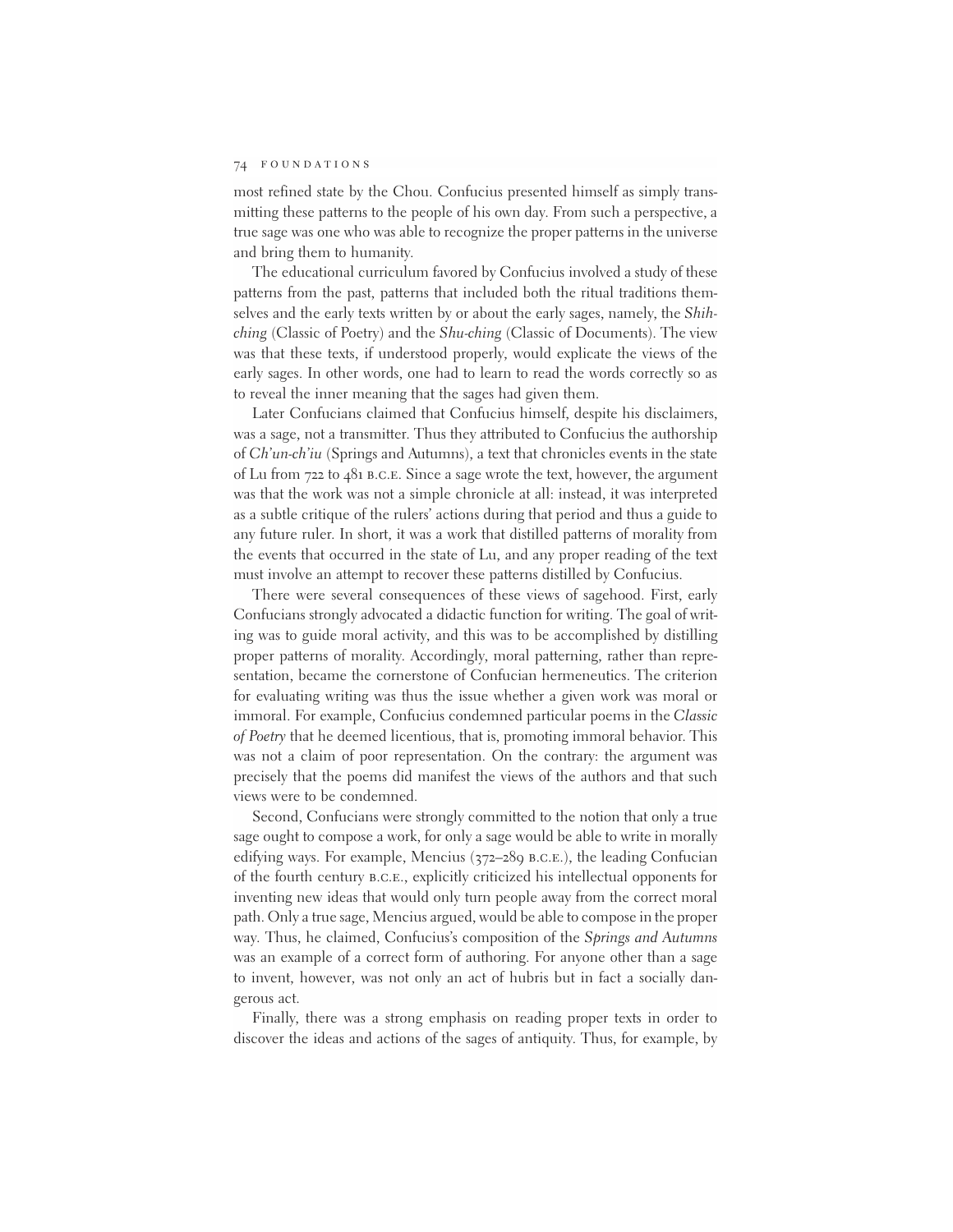the Han dynasty (202 B.C.E.–220 C.E.), a lengthy commentarial tradition had emerged in which the acceptable poems of the *Classic of Poetry* were interpreted as referring to historical figures in the past. Even love poems were read as allegories of virtuous conduct between particular ministers and rulers. Literature, therefore, was appreciated only insofar as it provided a morally efficacious pattern for the reader, and this emphasis led in turn to a strong tendency to read even poems as referring to the historical actions of the past.

#### MOHISTS

The school of Mohism grew out of the teachings of Mo Tzu (480?–400? b.c.e.), a strong critic of the early Confucian schools. Although the Mohists would have little direct impact on later literary thought, many of their ideas were to spark a strong reaction among other, highly influential, Warring States thinkers. Accordingly, a few of their ideas are worth mentioning here.

One of the central doctrines of the Mohists concerned the importance of the spiritual world. The Mohists were strongly committed to the idea that natural phenomena were governed by individual deities who rewarded the worthy and punished the unworthy. At the top of the celestial hierarchy was Heaven. Like the early Confucians, the Mohists regarded Heaven as a moral deity who granted and withdrew a mandate to rule. But the Mohists viewed Heaven as actively intervening in everyday affairs to a far greater extent than the early Confucians allowed. Moreover, the Mohists presented spirits and ghosts as equally involved in actively rewarding and punishing the behavior of humans.

Just as the spiritual world of the Mohists was theistic, so did the Mohist vision of sages reflect a comparably activist vision. For the Mohists, the sages were innovators, creators of the artifice of material culture that brought humanity away from the world of nature. Whereas the early Confucian texts emphasize how sages brought ritual and textual patterns (*wen*) to humanity, the Mohist texts claim that the crucial act of the sages consisted in giving humans material inventions, such as housing, clothing, agriculture, boats, and chariots. The sages, in short, were creators of artifice.

Although such a view could have been taken over by later literary theorists to argue for a notion of literature as a created artifice, this in fact rarely occurred. Instead, the Mohist vision both of the spirit world and of sagely creation became increasingly suspect in Warring States intellectual culture, as these notions came to be rejected in favor of naturalistic interpretations. This shift would have profound implications for later literary theory in China.

#### SELF-CULTIVATION TECHNIQUES

Some of the earliest shifts toward a naturalistic interpretation of human action can be seen in the early literature on self-cultivation. One of the clearest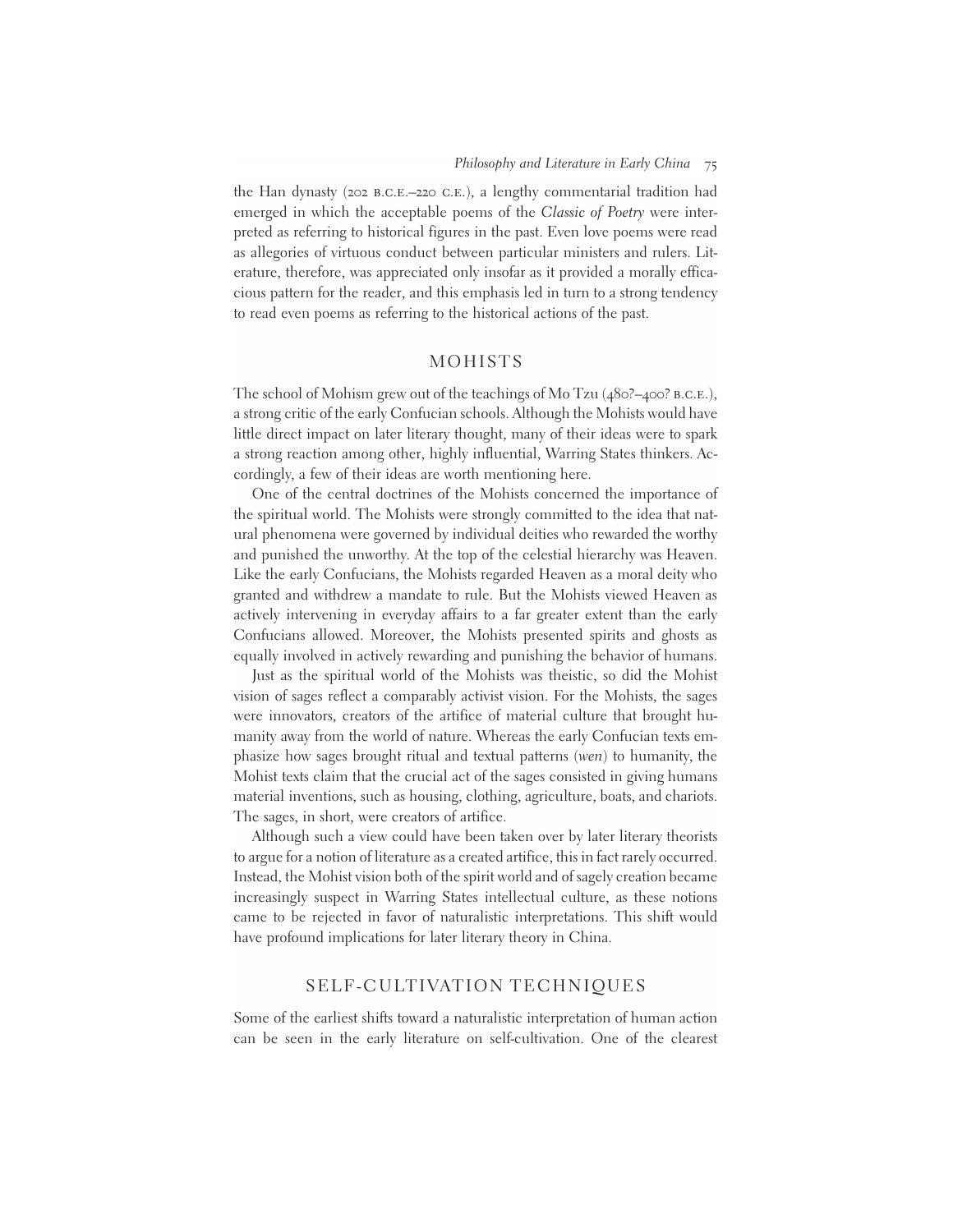examples is in the "Nei yeh" (Inner Workings) chapter of the *Kuan Tzu*, a chapter probably written in the fourth century b.c.e.

A key notion in the chapter is that the universe is composed of *ch'i*, a term that can mean matter, breath, air, or energy. "Inner Workings" uses this notion to criticize some of the theistic views found in popular religion and supported by the Mohists. A widespread religious belief of the time held that natural phenomena were under the direct control of spirits. Thus particular spirits controlled the rain, the wind, and more general aspects of change in the world. The claim of "Inner Workings," however, is that change is not controlled by single spirits but is, rather, simply a product of the alterations and transformation of *ch'i*. Therefore the universe changes according to spontaneous, natural processes, instead of being controlled by anthropomorphic spirits.

Moreover, the text argues, spirits are simply highly refined *ch'i*. Because they are made of refined aspects of the same substance that pervades the rest of the cosmos, spirits are able to understand fully the movements and changes of the universe. However, humans also have such aspects of *ch'i* within themselves. So, humans, if they cultivate themselves properly, can refine the *ch'i* within themselves and ultimately gain the powers of the spirits.

Crucial in this argument are the claims that any human, through proper cultivation, can attain sagehood and that the path to sagehood cannot be found in the patterns passed down from antiquity. In such a philosophy, studying early texts and following the example of past sages become increasingly irrelevant. Moreover, the result of such an attainment is the achievement of an intuitive understanding of the universe comparable to what the spirits themselves possess. Such claims, which rejected several of the dominant strands of both early Confucian and Mohist thought, would become crucial in the later development of literary thought in China.

#### CHUANG TZU AND LAO TZU

Many of these ideas concerning self-cultivation and the cosmos were taken to even greater extremes in the texts attributed to Chuang Tzu and Lao Tzu. Although these two texts are quite different, they were, several centuries later, classified together as "Taoist." Despite their many differences, both texts argue for a nontheistic interpretation of the universe—that the universe changes spontaneously, without a conscious will driving it—and both texts argue that the goal of the sage should be to act in accordance with these spontaneous changes. Moreover, both explicitly state opposition to the moral vision of the Confucian and Mohist schools.

Chuang Tzu, a figure who lived in the fourth century b.c.e. and probably wrote the first seven chapters of the work attributed to him, argued that the moral patterns advocated by both the Confucians and the Mohists were artificial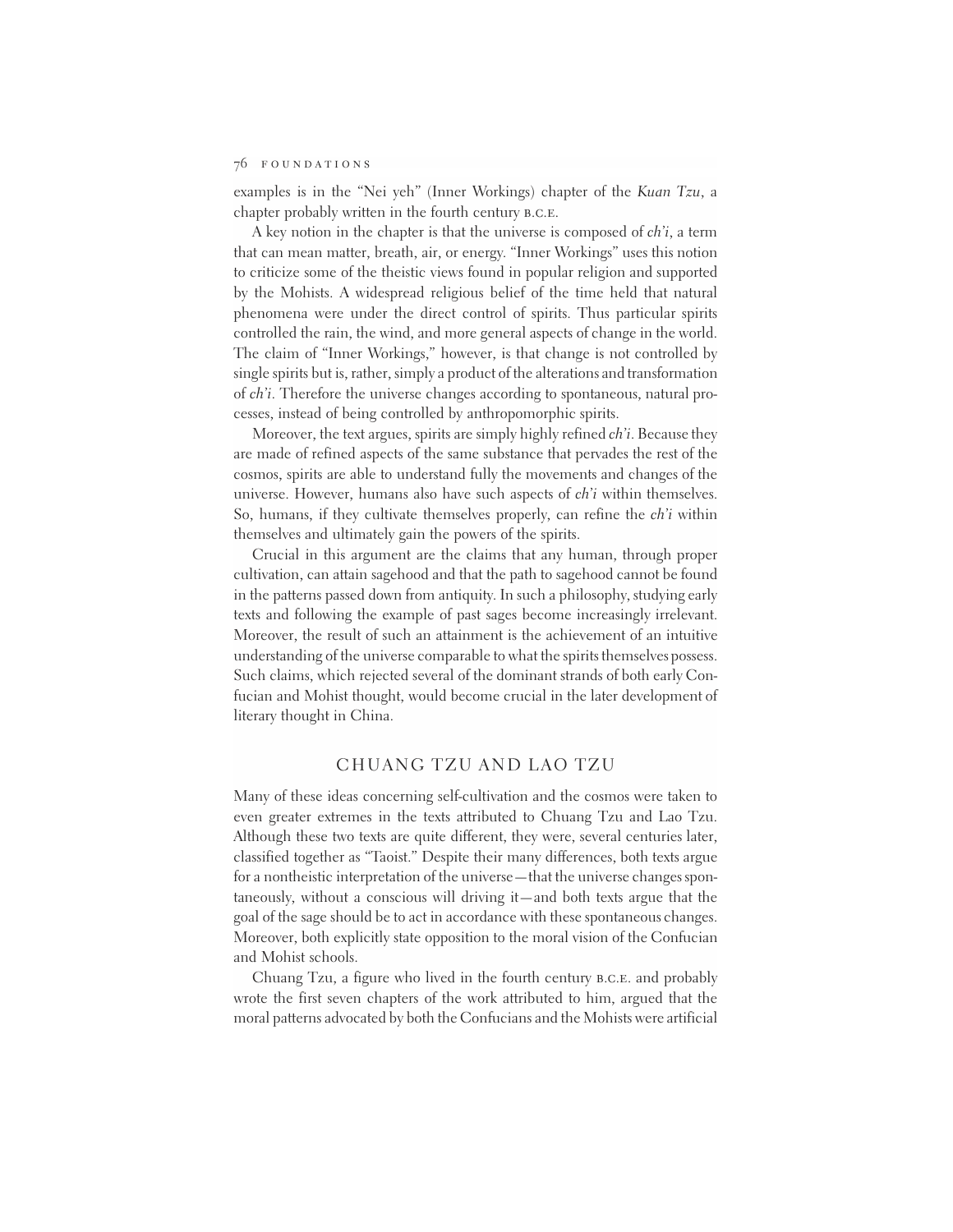constructs of humans and thus should not be followed. Since the universe operates according to spontaneous processes, the goal of humans should be to act spontaneously as well, thus according with the natural way. However, Chuang Tzu argued, humans, because of their cognitive faculties, have a tendency to make artificial distinctions, thus removing themselves from the spontaneous processes of the natural world. Confucian morality, Chuang Tzu argues, was one such artificial construct.

Chuang Tzu writes in a highly playful style, attempting to break his readers out of the habitual, and artificial, distinctions to which they had become accustomed. In direct contrast to the early Confucian view of writing, Chuang Tzu tells clearly fictive stories with patently fictive characters, many of whom are invented out of puns and word plays. And when he does refer to the earlier sages mentioned in other texts of the time, he utilizes them in ways that overtly contradict the normal associations of the figures. Early sage kings are thus described as renouncing their positions, Confucius is presented as opposing rituals, and so on. It is important to note, however, that such fictional play was not an attempt to celebrate the ability of humans to create artifice but, rather, the exact opposite. It was, in short, written to oppose any notion of creation and artifice and instead to support an emphasis on natural spontaneity.

This commitment to spontaneity was further developed in the *Tao te ching* (Classic of the Way and Integrity), the text attributed to Lao Tzu. Lao Tzu is probably a fictitious name (it means "Old Master"), and the exact date of the composition of the *Tao te ching* is unclear. The *Tao te ching* shows some vestiges of oral composition and is probably a collection of wise sayings of *rishi*-like sages. The text did, however, begin to achieve a great deal of influence by around 270 b.c.e. Like the *Chuang Tzu*, the *Tao te ching* argues that any attempt to break from natural processes, any attempt to impose one's own conscious will upon the world, will only result in failure.

However, Lao Tzu subscribed to a very different definition of nature from the one found in the *Chuang Tzu*. Lao Tzu's argument was that the universe operated through a constant process of generation and decay: things are naturally born, and then they naturally die. Everything emerges from oneness and, ultimately, returns to it. The act of differentiation, although perfectly natural, is thus a movement away from oneness, from stillness, from emptiness. The goal of the true sage, therefore, is to become still and empty and thus achieve a state of returning to this oneness. Such a state was referred to as attaining the way, or *tao.* Insofar as the text places a higher value on the undifferentiated than on the differentiated world, it is not surprising that the additional creation of anything artificial by humans is strongly opposed. A true sage instead acts without conscious deliberation and without the introduction of artifice. Moreover, he is amoral, for the *tao* itself is amoral: like Chuang Tzu, Lao Tzu held that morality is an artificial human construct and should thus be opposed.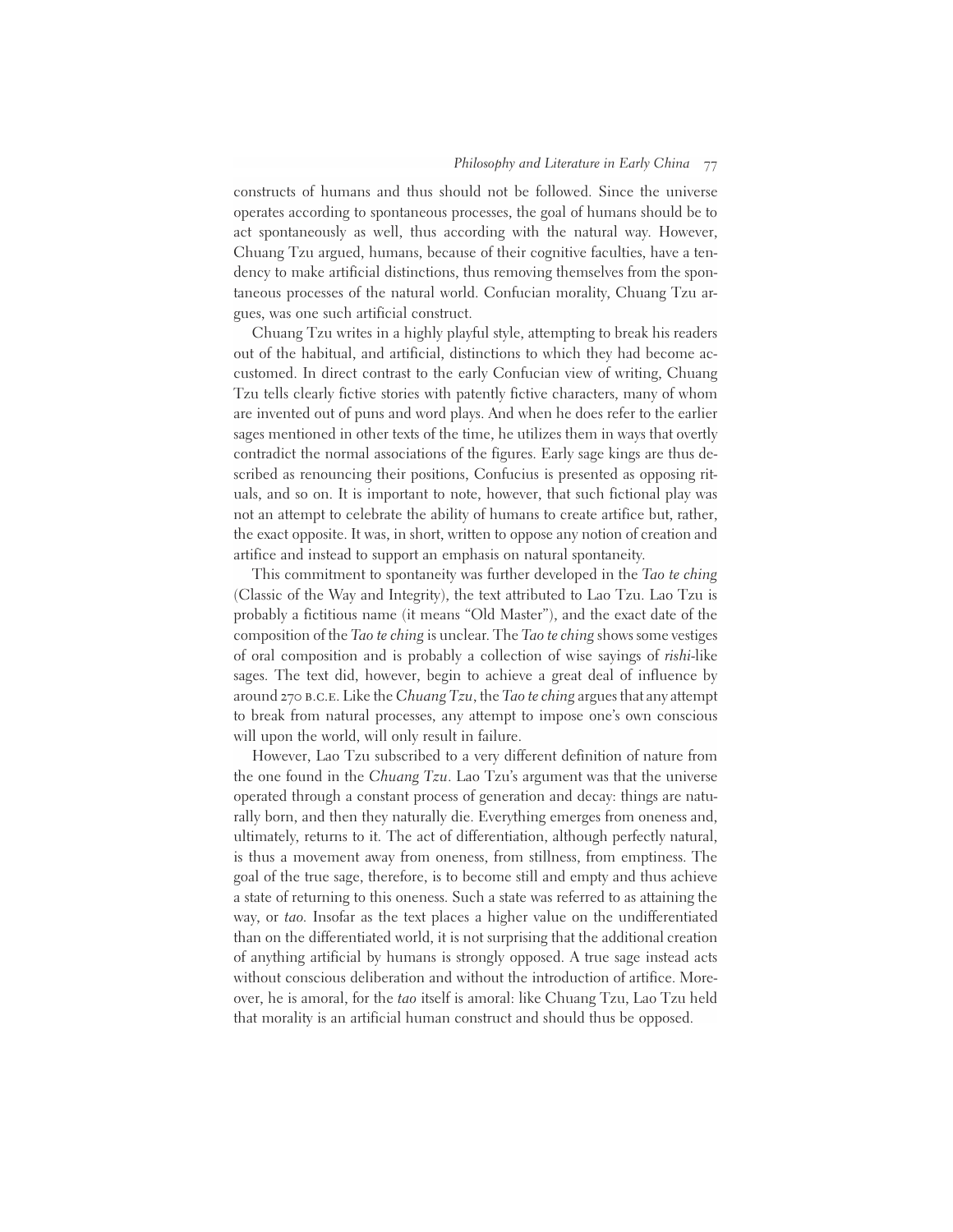The text also casts a great deal of suspicion upon the use of language. Insofar as language concerns differentiation, and hence cannot refer to the *tao,* it was presented as an inaccurate medium for conveying ideas. Accordingly, the text itself is written as a series of highly elusive aphorisms and poems, with constantly changing terminology. Even the term "oneness" is described differently in different passages—at times as a root, at other times as a gate, and at other times as the mother. Because of this suspicion of stable categories, the text also avoids the emphasis found in other Warring States texts on referring to exemplary figures from the past. Indeed, the *Tao te ching* utilizes no stories of past sages and does not mention personal names at all. Still, along with the Hindu philosophical dialog known as the *Bhagavad-Gita* (Song of the Blessed One), the deeply mystical *Tao te ching* is one of the most popular non-Western works of antiquity, with new translations of widely varying quality appearing in an unending stream.

#### REACTIONS AGAINST "TAOISTIC" THOUGHT

Such claims that nature was a spontaneous process on which humans should model their behavior provoked a strong reaction among other thinkers in the third century  $B.C.E.$  One of these responses was from Hsun Tzu (c. 300–c. 219) b.c.e.), a Confucian who accepted the definition of nature as an amoral, spontaneous, self-generating process but argued that humans should not attempt to accord with it. On the contrary, Hsün Tzu argued, human culture was indeed an artificial construct of the early sages, morality was merely a creation of the sages, and following morality actually involved an overcoming of man's spontaneous nature. Nonetheless, Hsün Tzu claimed, such artifice should be embraced.

One of Hsün Tzu's students, Han Fei Tzu, took this valorization of artifice to even greater lengths. Han Fei Tzu (d. 233 b.c.e.), who would later be classified as a "Legalist" thinker, accepted the Mohist notion that human culture consisted of the artificial constructs invented by sages to raise humanity away from nature. Moreover, he argued, times change, so that even the artifice invented by the earlier sages need not be followed. Sages must be willing to create new institutions of governance whenever they are necessary. Han Fei Tzu conceded to the Confucians the claim that the Chou dynasty ruled with righteousness and benevolence, but he argued that times had once again changed, and that the proper form of governance for the Warring States period was one based on strong bureaucratic structures, a full use of uniform laws, and a lack of concern for morality. Unlike most intellectuals of the time, in other words, Han Fei Tzu fully supported the bureaucratic and legalistic institutions that were appearing in the Warring States period, and he believed that the only problem was that such policies needed to be pursued more consistently.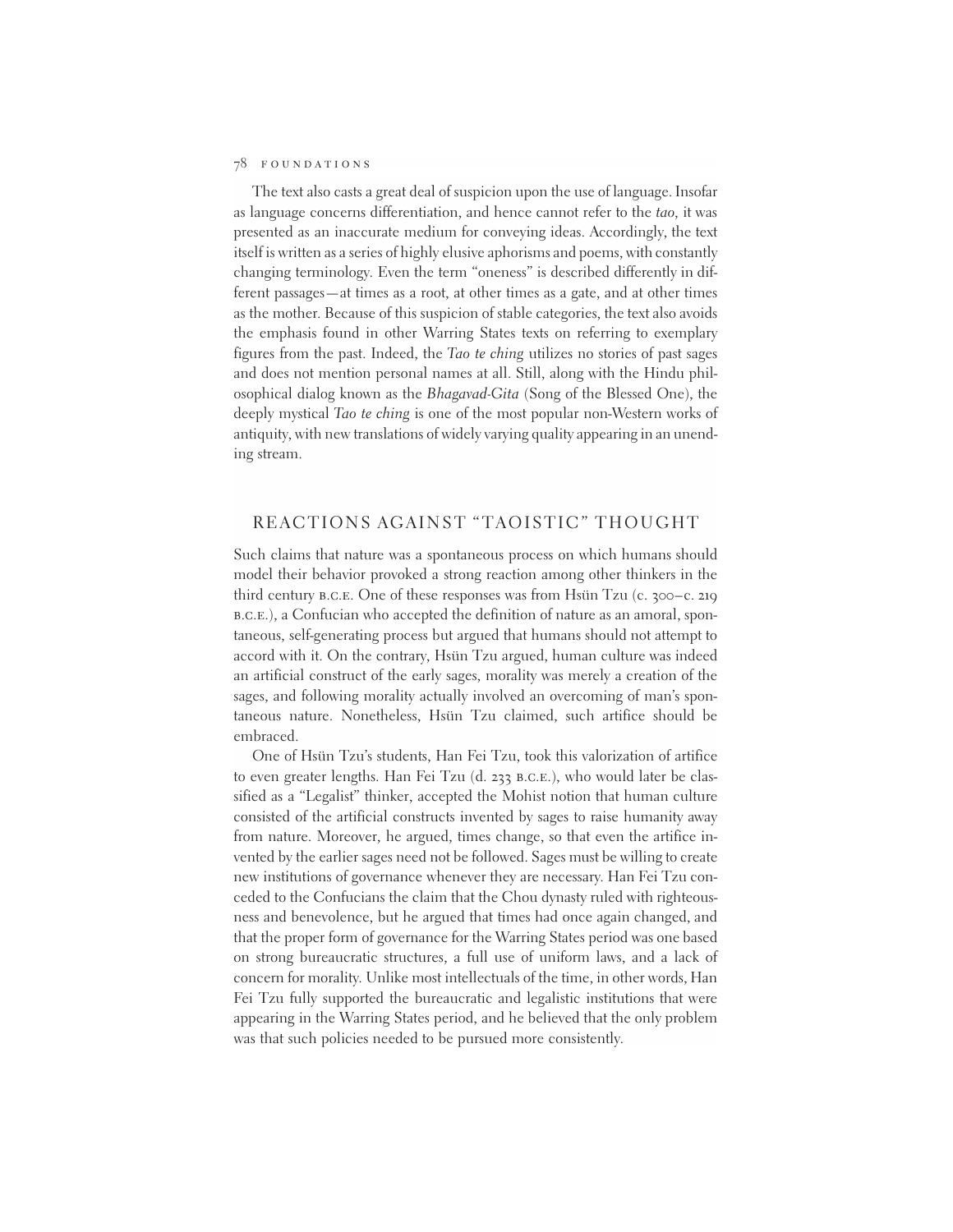#### COSMOLOGICAL MODELS

Despite these reactions, by the mid-third century b.c.e. most intellectuals were moving in a very different direction. Claims concerning the spontaneity of the universe became increasingly common in the latter part of the Warring States period, from roughly 250 b.c.e. on. By this time, the growth of centralized states had progressed to such a point that a simple return to the Western Chou seemed increasingly idealistic and impracticable. As a result, calls for rulers to follow past exemplars seemed less persuasive. However, many intellectuals were uncomfortable with the kind of support that Legalist figures like Han Fei Tzu were willing to grant to the institutions of the day. Accordingly, they began searching for ways to legitimate the centralizing states of the time while providing a means to limit and direct their development. Some of these intellectuals started using versions of the definitions of nature first developed in the self-cultivation literature. They argued that political states should attempt to accord with the spontaneous processes of nature, and they then defined these spontaneous processes so as to limit the states in specific ways.

In particular, many intellectuals defined nature in such a way as to encompass the political teachings of several earlier schools of thought. Their argument was that a successful political ideology would include earlier intellectual positions but would limit each of them. Thus, for example, aspects of the political teachings of Legalism would be granted a place in the natural model, but it would be only one of several ideologies included.

A clear example of such a cosmological and syncretistic approach was the theory of *yin* and *yang.* Although these terms had appeared earlier in Chinese philosophy, it was only during the third century b.c.e. that they achieved a great deal of influence. *Yin* and *yang* were thought of as distinctive, but complementary, forces in the universe. *Yin* was associated with inactivity, *yang* with activity. *Yin* was female, night, winter, the lower, earth; *yang* was male, day, summer, the higher, Heaven. Although *yang* was usually associated with the superior, *yin* was seen as crucial as well: unlike an opposition such as "good/evil," neither *yin* nor *yang* was expected to win out ultimately over the other. On the contrary, each was necessary and complementary to the other, and there were proper times when each would be in the ascendancy.

For example, one of the arguments provided in the eclectic work by Lü Pu-wei (d. 235 B.C.E.) entitled *Lü-shih ch'un-ch'iu* (The Springs and Autumns of Master Lü; c. 239 B.C.E.) is that the actions of the ruler should accord with the natural movement of the seasons, which are themselves a product of the spontaneous mixing of *yin* and *yang.* The height of winter is pure *yin;* spring is the rebirth of *yang;* the height of summer is pure *yang;* and autumn is the gradual growth of *yin* again. Thus the ruler should promulgate self-cultivation techniques during the spring, Confucian policies for maturation in the summer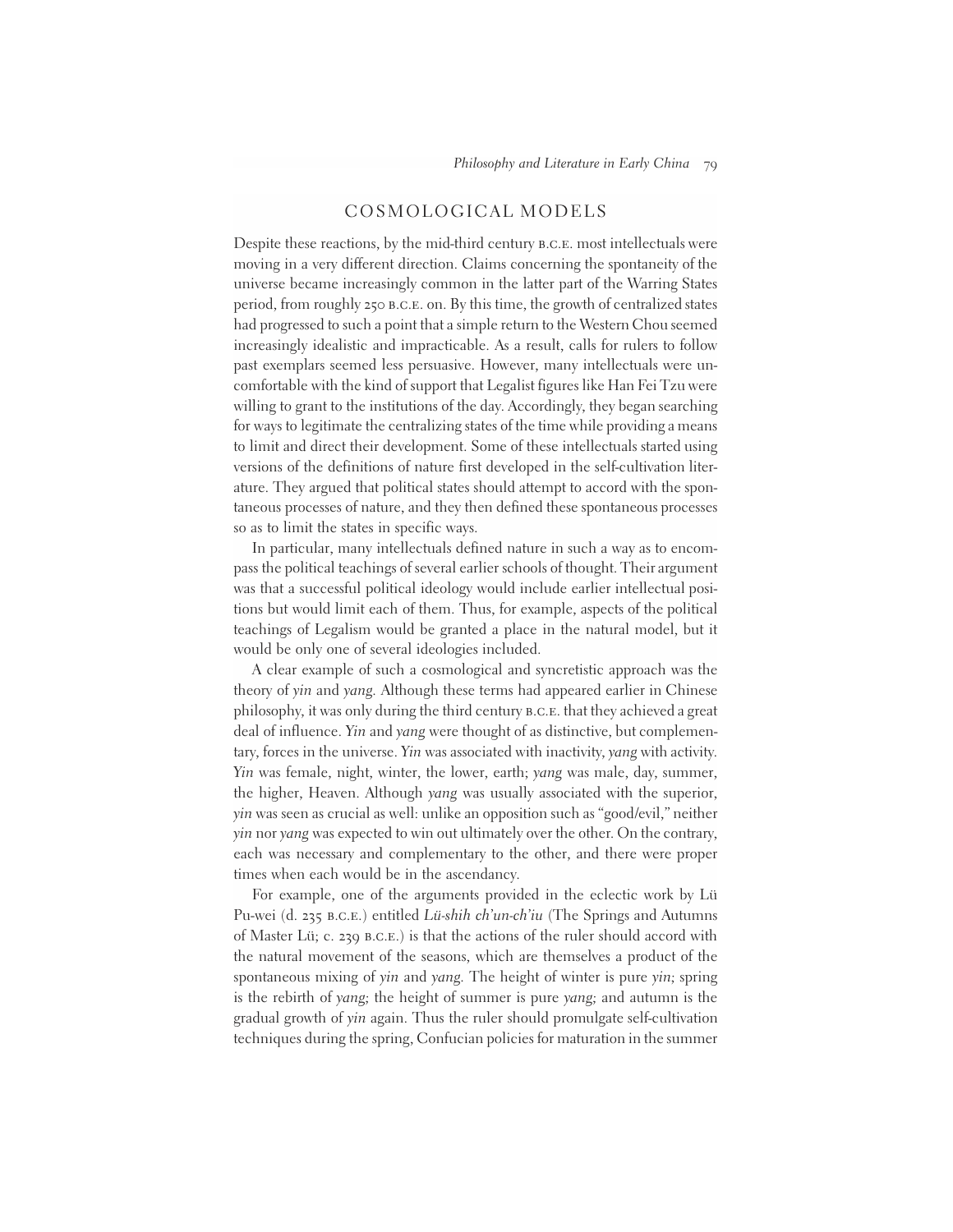and Legalist policies during the autumn, and then reserve winter for warfare and executions. In short, the ruler is called upon to model himself upon the natural world, and the natural world is then defined such that many of the major intellectual positions taken during the earlier Warring States period are assigned a proper time for implementation. The argument, then, is that many of the earlier intellectual positions were correct but limited: the proper vision would be comprehensive, encompassing earlier views and wedding them all to a general cosmological model.

Another crucial cosmological idea that came to the forefront in the late Warring States period was the theory of *wu-hsing* (five phases), later attributed to Tsou Yen (305–240 b.c.e.) but articulated in late Warring States texts like *The Springs and Autumns of Master Lu¨ .* The argument held that all processes of nature go through a cycle, in which certain phases of *ch'i* would, in succession, come into ascendancy. There were supposedly five such phases or elements: fire, water, earth, wood, and metal. Moreover, each phase was correlated with particular colors, numbers, and features.

For a ruler to start a new dynasty successfully, he would have to rule according to the characteristics of the proper phase in ascendancy at that time: of the three earliest dynasties, the Hsia was said to have ruled by the phase of wood, the Shang by the phase of metal, and the Chou by the phase of fire. At the time these ideas were being propounded (the second half of the third century b.c.e.), it was thought that, were a ruler to arise who could unify the states and begin a new dynasty, he would be ruling under the phase of water, since water is the phase that extinguishes fire. Moreover, fire was correlated in this system with moral rule, and water was associated with law, harsh punishments, and warfare. Thus the cosmological theory was articulated so as to support the policies of the centralizing states of the day, while arguing that, at the proper time, there existed cosmological justification for the policies advocated by other schools of thought.

In different ways, therefore, both theories emphasized the importance of according with the spontaneous movement of nature, and both defined the natural world so as to encompass several competing notions of statecraft.

## THE "TA CHUAN" (GREAT TREATISE) CHAPTER IN YI-CHING (CLASSIC OF CHANGE)

In terms of the later development of literary thought, perhaps the most influential work from the late Warring States period to develop such a comprehensive cosmological theory was the "Great Treatise" of the *Classic of Change.* The "Great Treatise" was an attempt to develop a cosmological interpretation of the universe by means of the *Classic of Change,* a divinational text written during the Western Chou period. Moreover, the text tried to link this cosmological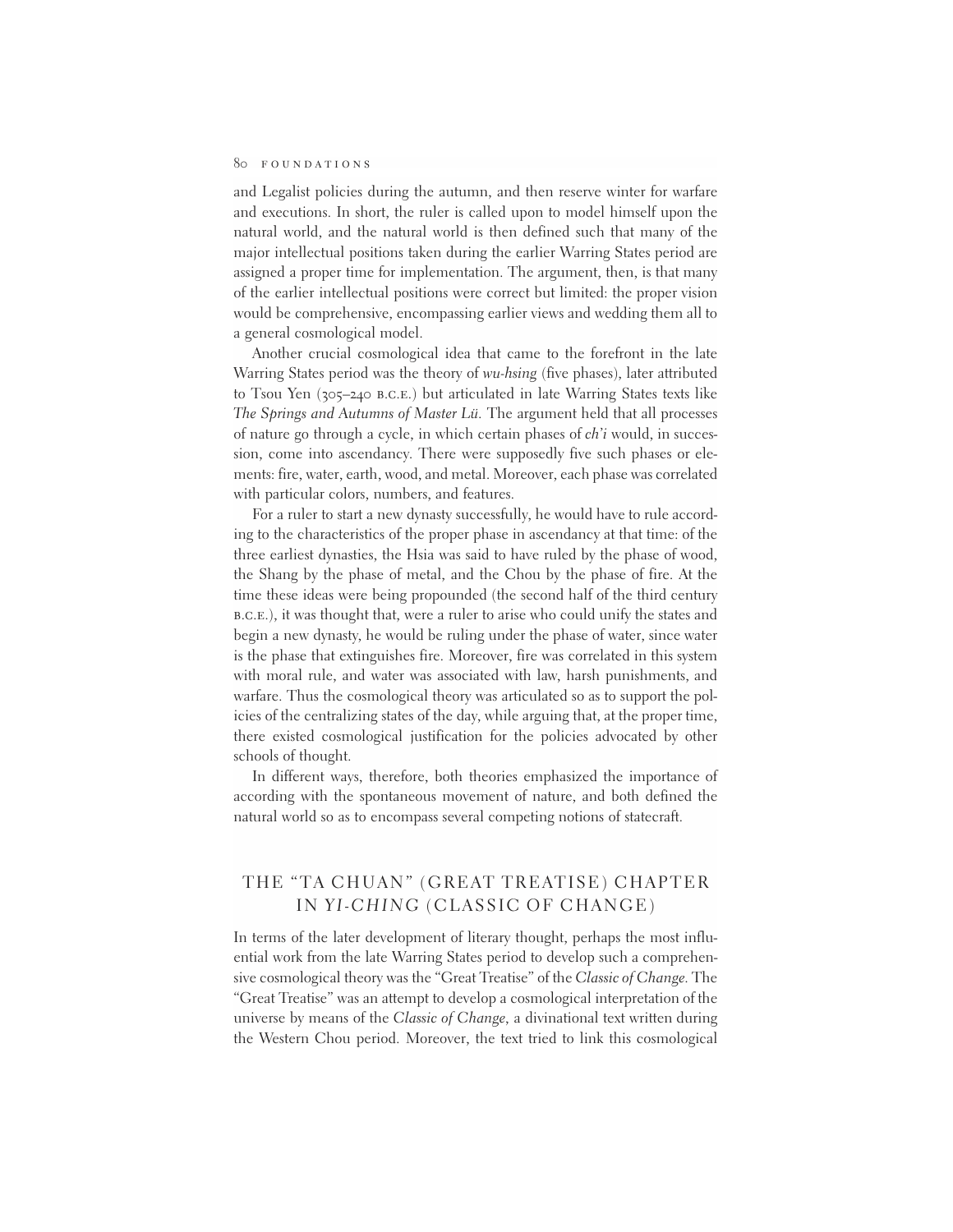viewpoint with a generally Confucian vision. The particular way in which the text did this was to have a lasting influence not only on the Confucian movement but on much of later Chinese thought as well.

The general cosmology presented by the author is quite common in many late Warring States texts. The basic components of the universe are described in terms of pairs of opposites (Heaven and earth, hardness and softness, *yang* and *yin*). These opposites are seen as spontaneously interacting, thus generating the various changes and movements of the universe. The universe, in other words, is a spontaneously generated process that transforms of its own accord, without a guiding will.

Humans are then called upon in the text to model their behavior on these spontaneous changes in the universe, learning to act at the appropriate moment in accordance with the processual movement of nature. In order to help humans achieve this, the text argues, the sages of antiquity wrote the *Classic of Change* as a guide for all later generations. The first stage in this process began with Fu-hsi, the earliest sage recognized in the text. Fu-hsi, the "Great Treatise" argues, studied the images in Heaven, the models on earth, and the patterns of the birds and beasts. The sage then took these patterns and used them to make eight trigrams. Each trigram consisted of three lines, each of which could be either broken or unbroken. The trigrams were then combined into hexagrams, consisting of six lines apiece. The total number of possible combinations was sixty-four hexagrams. The claim of the "Great Treatise," then, is that these combinations were originally patterns in the natural world and that Fu-hsi simply brought these into the realm of humanity.

The "Great Treatise" goes on to describe how the early sages were inspired by the hexagrams to invent cultural implements (including nets and snares for hunting, plowshares, plow handles, markets, boats, oars, domesticated oxen and horses, mortars and pestles, bows and arrows, palaces and houses, coffins, and writing). Thus human culture was itself a product of the patterns brought from the natural world by the ancient sages. In opposition to those figures, like the Mohists or Han Fei Tzu—who presented the inventions of material culture as artificial constructs of the sages—the "Great Treatise" reads them as having been inspired by the hexagrams, which were themselves inspired by patterns of the natural world.

Moreover, the "Great Treatise" argues, the hexagrams can be used to divine the future precisely because they replicate the changes in the universe itself: the shifting lines in the hexagrams form a microcosm of the shifting patterns in the universe at large. The changes in the hexagram lines of the *Classic of Change* thus mirror the changes that occur in the natural world. However, since only a sage can understand how to interpret the hexagrams, the sages of antiquity appended statements to each line so that any human can divine and thus understand what actions are proper for each situation.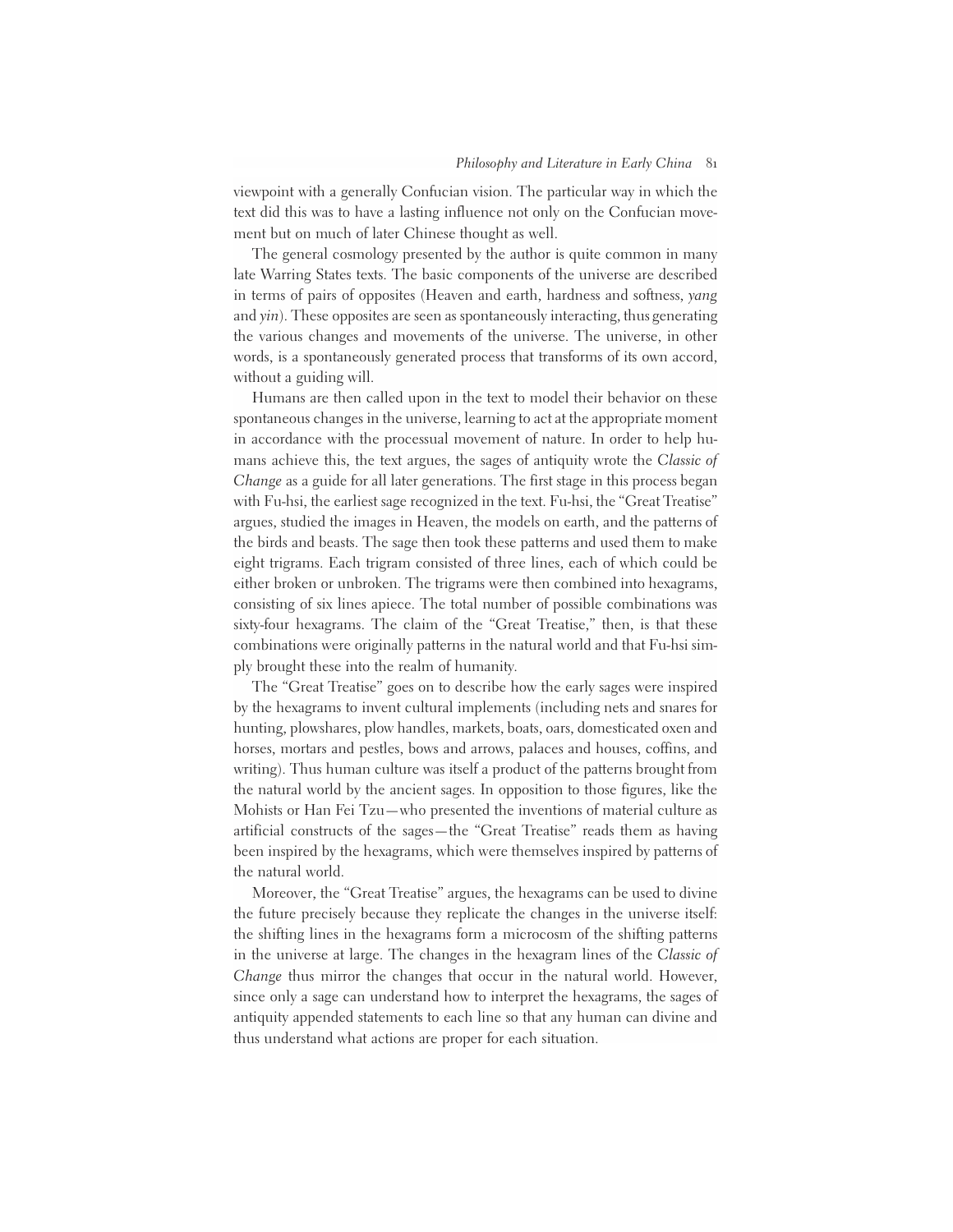The view in the "Great Treatise," in short, is a cosmological version of the ideas found in early Confucian texts: the sages brought patterns from nature to the world of humanity and then invented human culture from these patterns. Unlike Hsün Tzu, the "Great Treatise" argues that culture is not an artifice at all; it is instead a product of the patterns of nature as distilled by the early sages.

The sages transmitted these patterns through textual traditions, so that later generations could understand the workings of the universe and how to act. Unlike the ideas in the *Tao te ching,* for example, those in the "Great Treatise" hold that writing can express the intentions of the author, that it can be an accurate guide to behavior, and that it can express the workings of the universe. This view of writing as an act of both manifesting the patterns of nature and manifesting the intentions of the author was to have a tremendous influence on later theories of literature in China.

#### EARLY HAN IDEAS

The Warring States period ended in 221 B.C.E., when the state of Ch'in completed its conquests and thereafter created the first unified imperial state in Chinese history. Its policies were unapologetically Legalist. However, the empire of Ch'in lasted until only 207 b.c.e., whereupon a civil war erupted. When a new empire, the Han, was finally proclaimed in 206 b.c.e., one of the pressing concerns was to develop an ideology that could legitimate imperial rule more successfully than the Ch'in had been able to do.

The main theoretical formulations to which intellectuals turned to forge such an imperial ideology were the cosmological systems of the late Warring States period. As a consequence, the various claims that had been made during the Warring States period by figures as diverse as the Mohists and Han Fei Tzu concerning the sages as inventors of artifice were fully rejected and the naturalistic and cosmological philosophies from the late Warring States period emerged into full prominence.

## *HUAI-NAN TZU* AND CORRELATIVE COSMOLOGY

One of the more influential of these texts was *Huai-nan Tzu,* a text submitted to the Han court in 139 b.c.e. *Huai-nan Tzu* was compiled by Liu An (c. 179– 122 b.c.e.), a local king who was calling for a more decentralized form of empire. Many of the chapters of the text involve an attempt to develop a full cosmological system out of ideas found in earlier texts like the *Tao te ching.*

"T'ien wen hsün" (Treatise on the Patterns of Heaven), chapter 3 of *Huainan Tzu,* provides a cosmogony of the universe. The text posits that initially there was formlessness, which then gave birth to *ch'i.* The more refined parts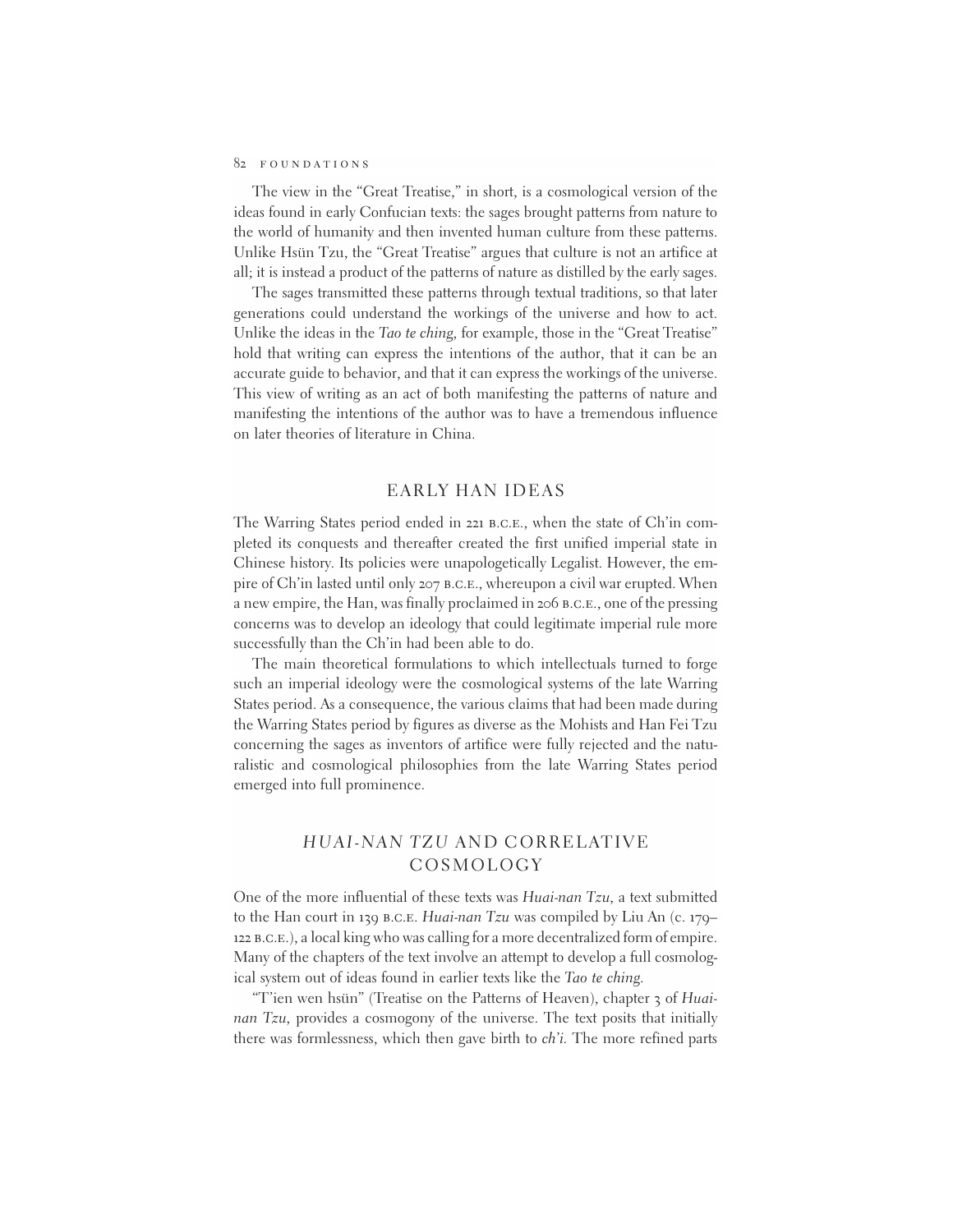of *ch'i* then drifted upward and formed Heaven, and the less refined parts drifted downward and formed the earth. The essences of Heaven and earth became *yang* and *yin,* which in turn gave rise to the four seasons, fire and water, and so on. The universe, in this argument, came into being solely through spontaneous processes. There was no external will, no demiurge, directing it at all. Indeed, in such a cosmology Heaven itself is simply a product and part of the ongoing spontaneity of the universe.

Moreover, the cosmology given here is fully monistic and fully correlated: everything in the universe, including human beings, consists of *ch'i,* and everything is inherently linked and in constant interaction with everything else. Thus, for example, an action in one part of the universe will, spontaneously, stimulate a response in another part. This relationship, called *kan-ying—*literally "stimulus and response" but often translated as "cosmic resonance"—was characteristic of most Han systems of thought: things that are correlated, whether that be through *yin* and *yang* categories or five phases categories, were seen as sympathetically linked and hence as resonating with one another.

Therefore the true sage is one who acts spontaneously, in accordance with natural processes, and is thus able to resonate harmony throughout the cosmos. The chapter thus provides a cosmological version of the types of arguments given in the Warring States texts that would later be classified as "Taoist": the sage acts spontaneously and so need not follow past exemplars or textual precedents. Such a philosophical position granted individuals an enormous amount of autonomy from reading ancient texts and following the teachings of ancient sages.

#### HAN CONFUCIANISM

Partly in reaction to ideas found in texts like *Huai-nan Tzu,* several Confucian scholars began to develop fully syncretistic and cosmological models that would define man's role in the universe while still advocating the importance of following the moral teachings of the past sages. The most influential figure in this movement was Tung Chung-shu (c. 179–104 b.c.e.). While using the correlative system of cosmic resonance found in *Huai-nan Tzu,* Tung and his followers argued that the correspondences in the universe are fully moral. So, if the emperor does anything immoral, negative portents will spontaneously develop in Heaven. Similarly, if the emperor acts morally, there will spontaneously develop positive signs in Heaven as well as harmony throughout his realm.

A further argument of these scholars was that the proper guide to moral development was in the texts that recorded the actions and statements of the ancient sages. Thus the Western Han Confucians advocated the creation of a standard canon of early texts that should be studied. There were five of these "classics": the *Classic of Poetry,* the *Classic of Documents,* the *Classic of Change,* the *Springs and Autumns,* and the *Li-chi* (Record of Ritual), a text devoted to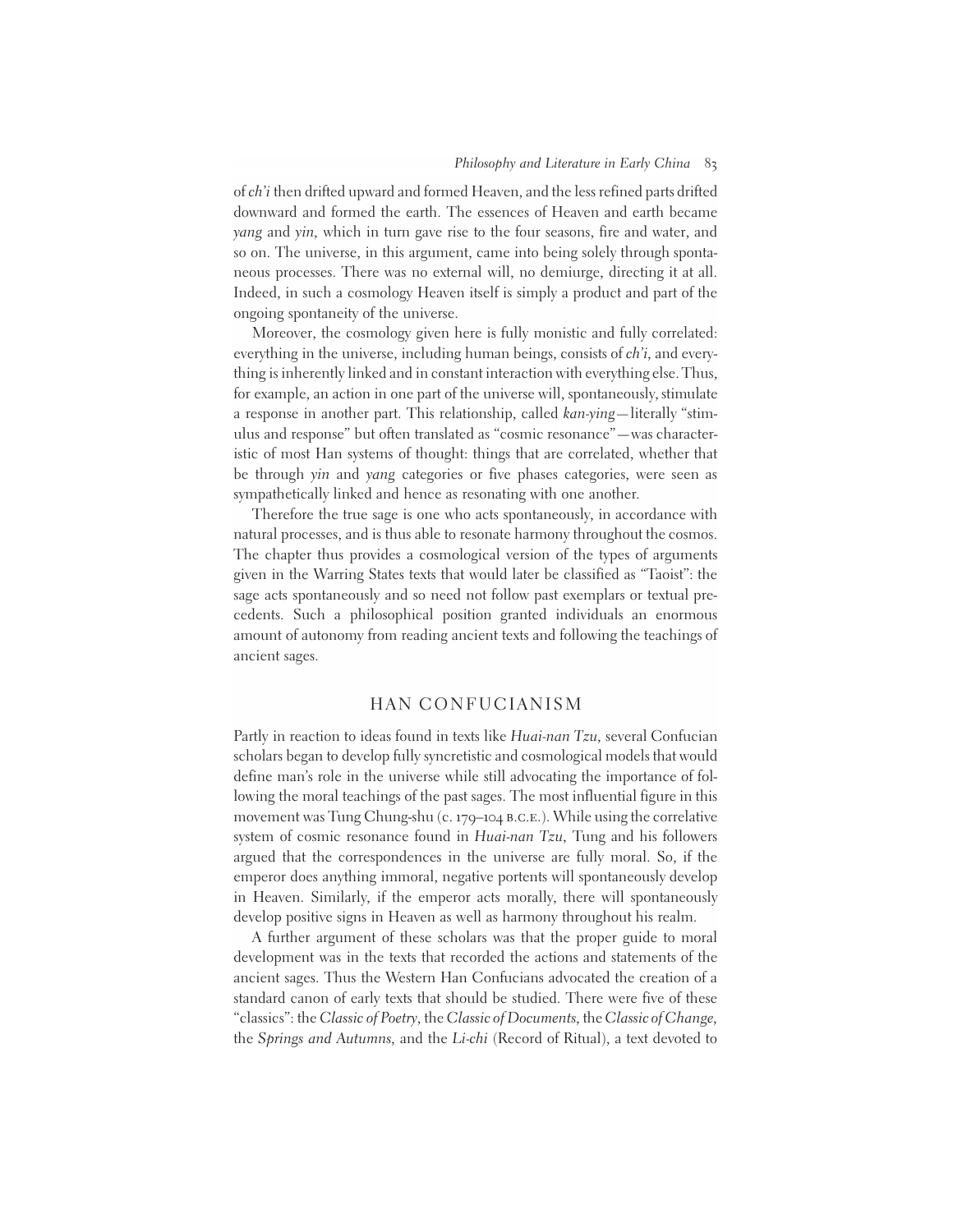the nature of ritual. Confucius was credited not only with having written the *Springs and Autumns* but with having had a crucial role in transmitting or editing the other four. Indeed, Confucius was credited with having written the "Great Treatise" in the *Classic of Change* itself.

The consequence of this position was that the earlier Confucian emphasis on reading texts as a method of gaining an understanding of the ancient sages came to be combined with the cosmological systems that had become dominant by the early Han. This synthesis of early Confucian teachings with correlative cosmology proved highly influential. The Han ultimately made this synthesis into its imperial ideology, and this form of cosmological Confucianism was to predominate throughout the Western Han (206 B.C.E.–8 C.E.).

#### IMPLICATIONS

The above survey of some of the most important philosophical positions in early China allows us now to discuss how some of these ideas played out in the development of Chinese literary thought. The various claims made in the early philosophical texts provided many of the themes, images, and views around which literary theory would later revolve and to which it would respond.

Several early texts, as seen above, presented natural phenomena as being under the direct control of specific gods and spirits, and this view prevailed in the world of popular religion. However, for the historical reasons outlined earlier, much of the intellectual culture of the late Warring States and early Han periods came instead to embrace a vision of the natural world as a spontaneous, correlative system. In such a cosmos, there could be no directing will and certainly no demiurge or creator-deity of any kind. Similarly, although several early texts had emphasized the notion of the sage as a creator of artifice, much of the intellectual culture of early China ultimately came to oppose such a view and instead to embrace a definition of the sage as one who acted in accordance with the spontaneous movement of the universe.

These intellectual choices had tremendous implications for the development of Chinese literary thought. Although it would have been possible for later writers to draw on certain early Chinese philosophical statements to develop literary theories based on notions of artifice, much of Chinese literary thought developed out of the cosmological notions that had become predominant by the late Warring States and early Han periods. Therefore, rather than building on Mohist ideas of deities as imposing their will on natural phenomena and of sages as creators of artificial constructs, later literary thought much more frequently spoke of literature in terms of the issues seen in the other strands of thought from early China—issues such as manifesting natural patterns, manifesting the natural inclinations and feelings of the author, or distilling the moral and didactic patterns of the world. Debates continued to rage over such basic questions as whether writing should serve a didactic function, or whether past